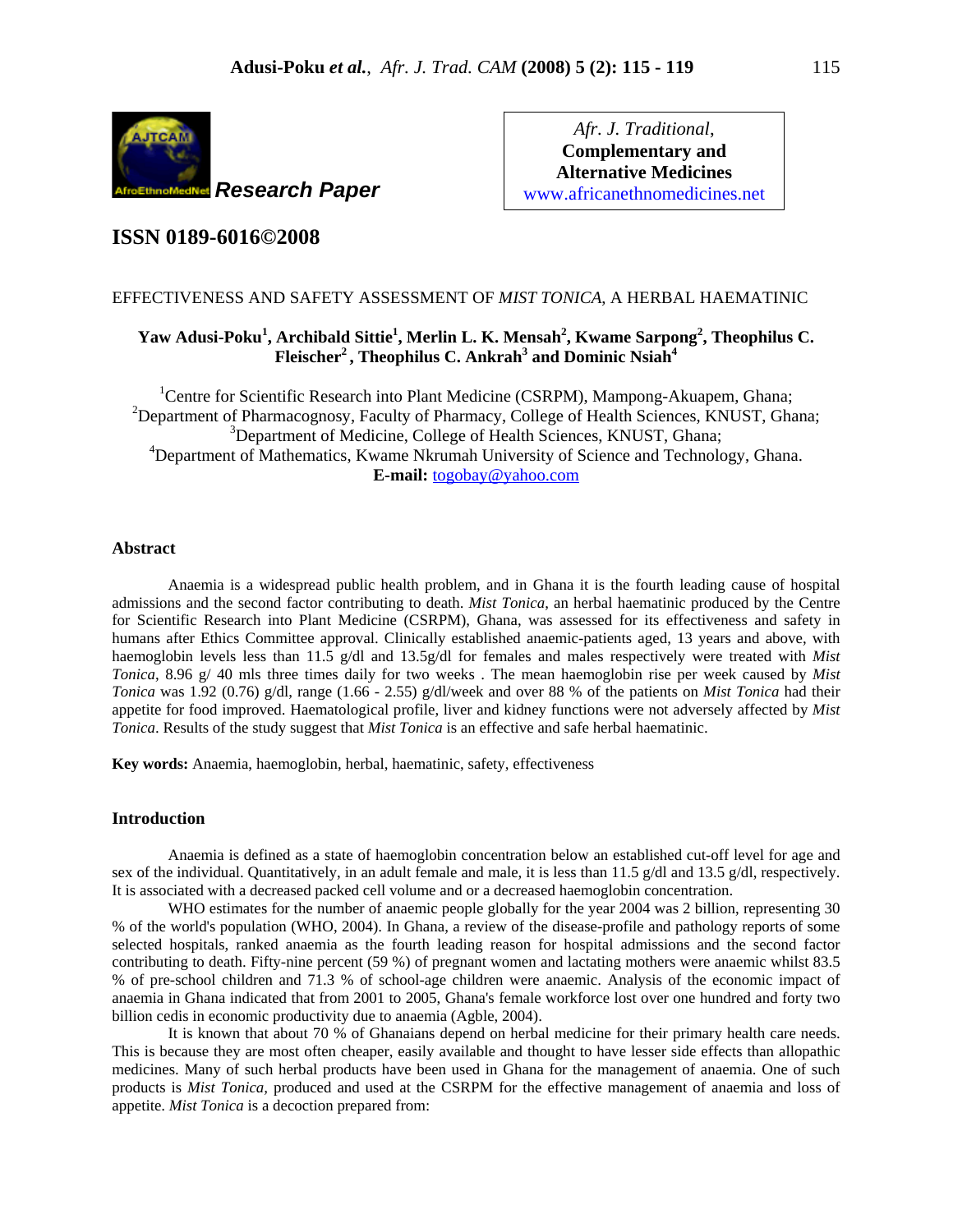*Khaya senegalensis* (Desr.) A. Juss.; (Family: Meliaceae),

*Mitragyna stipulosa*(DC.) O. Ktze.; (Family: Rubiaceae)

*Kigelia Africana* (Lam.) Benth. ; (Family :Bignoniaceae).

*K. senegalensis* is commonly called Mahogany. It is a tree that grows up to about 20 metres high. It is distributed over all inter-tropical Africa. Traditionally, the stem-bark is used to treat convulsion, arthritis, haemorrhoids, malaria, boils, anaemia, helminthiasis and heat rash. The leaves are used to treat headache. The plant is used to treat loss of appetite (Mshan*a et al, 2002*; Dalziel, 1948).

*M. stipulosa* is commonly called African Linden. It grows in forests or in thickets in Africa. Plants in this family are used to treat various ailments such as paralysis, loss of appetite, fever and malaria. The stem-bark of *Mitragyna stipulosa* is used to treat anaemia (Mshana *et al, 2000*; Ayensu, 1978).

The common name of *K. africana* is Sausage tree. It is distributed over all inter-tropical Africa. The leaves are used to treat wounds while the roots are used for constipation and tape worm infestation. The whole plant is used for haemorrhoids. The bark is used for otitis media, arthritis and anaemia. The fruits are used to treat constipation while the fruits and roots are for lumbago, snakebite and haemorrhoids (Mshana*, et al, 2000*; Ayensu, 1978).

Even though *Mist Tonica* has been successfully used at the CSRPM for the effective management of anaemia and loss of appetite, there is no available empirical clinical data to support this assertion. The aim of this study was therefore to clinically evaluate the effectiveness and safety of *Mist Tonica* in anaemic patients with varying causes of anaemia.

# **Materials and Methods Design of Study**

The study design was based on an open, prospective, non-comparative clinical trial in 45 patients with clinically established anaemia, and confirmed by laboratory investigations. Study commenced after Ethics Committee approval**.** 

### **Treatment and Duration of Study**

A decoction of *Mist Tonica* is dispensed as 8.96 g/ 40 mls three times daily before meals for a period of 2 weeks.

# **Sample Selection Criteria Inclusion Criteria**

The selection criteria included male or female older than 13 years with haemoglobin levels of less than 11  $g/d$ l or 13.5  $g/d$ l for females and males respectively and the ability to provide written informed consent to participate in the study, and the ability to comply with the protocol. For those below 18 years, informed consent was provided by parents.

# **Exclusion Criteria**

Patients on concurrent treatment with allopathic haematinics or other herbal medicines or with severe kidney or liver dysfunction or both and breastfeeding mothers were excluded. Also patients with both alcohol and drug abuse problems to such an extent that this will prevent compliance with dosing and evaluations were excluded from the study.

#### **Patient Recruitment and Follow-up**

During OPD consultations, patients who were clinically identified as anaemic were made to undergo laboratory tests to determine the packed cell volumes and haemoglobin levels and to confirm the cause of anaemia (where necessary). Blood was also taken for baseline kidney and liver function tests as well as other safety parameters such as fasting blood sugar and platelets, WBC and differential counts. *Mist Tonica* was then dispensed according to the recommended dosing for two weeks. Patients were to report for two follow –up visits; on days 7 and 14 after commencement of therapy. On day 7, full case history and examination were conducted. Patients were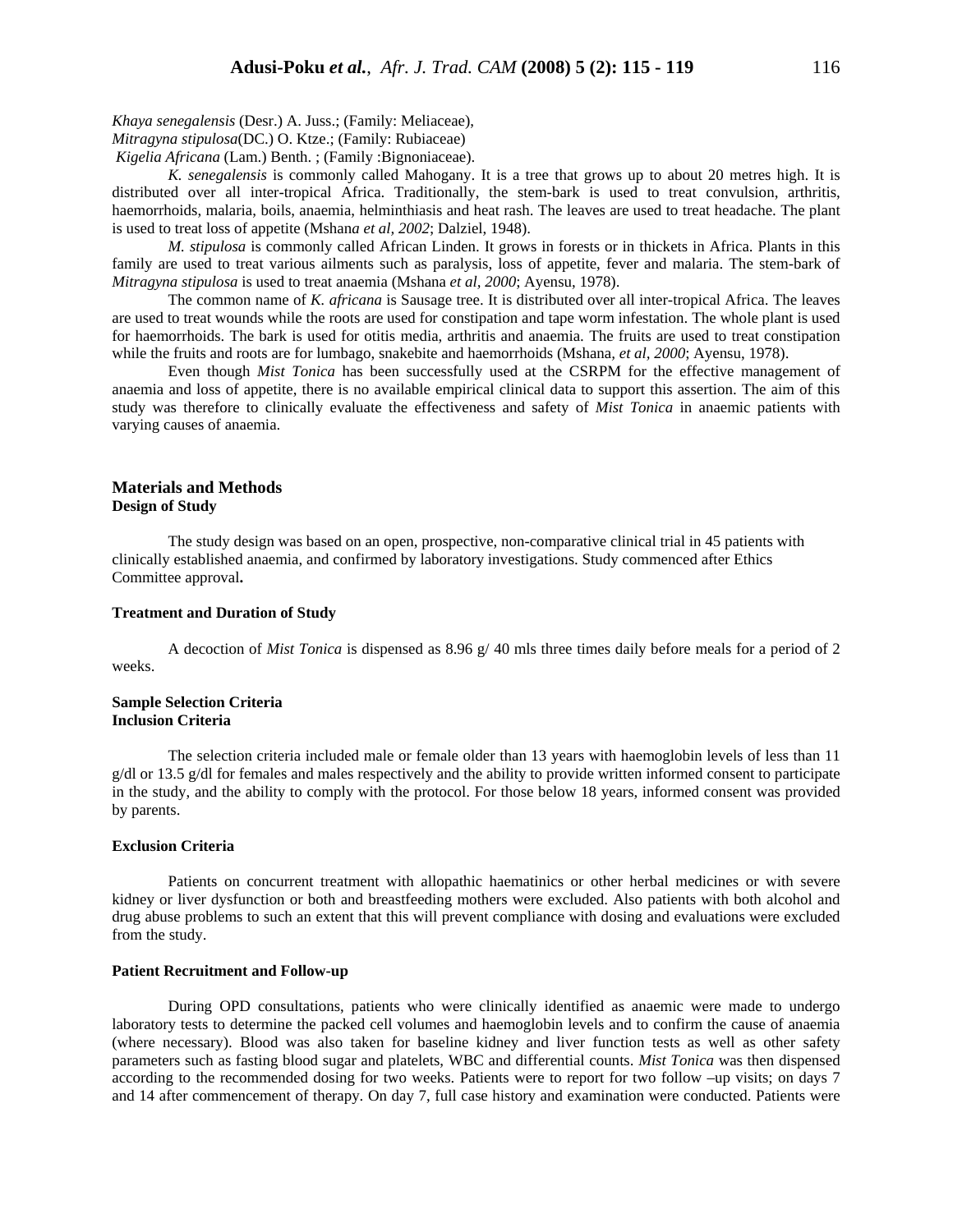assessed for drug compliance, possible adverse drug reactions and haemoglobin and packed cell volume. On day 14, clinical assessment of the patients, haemoglobin level and packed cell volumes, liver and kidney function tests as well as fasting blood sugar and platelets, WBC and differential counts were conducted and compared with baseline.

#### **Analysis of Data**

Data were statistically analysed using windows SPSS, 11.0 software. The mean rise in haemoglobin concentration per week due to *Mist Tonica* was computed. It was determined if it followed the normal distribution curve and was also tested statistically against the established rise in haemoglobin level of 1 gm/dl per week (Hope et al, 1998) at 95% confidence level using the allopathic haematinics (BNF, 2004). The effects of *Mist Tonica* on the liver and the kidneys as well as fasting blood sugar and haematological profile were also analysed statistically.

# **Results Age-Sex Distribution**

Twenty-five males and twenty females successfully took part in the test study. The modal age group of the study was 33-42 years. This constituted 33.3% of the test study. Twenty percent (20%) of the population was between 13-22 years and 28.9% between 23-32 years whilst 8.9% were 43-52 years. The test population presented with anaemia of varying underlying causes. 70 % of the population presented with anaemia due to malaria and 20 % presented with anaemia due to nutritional deficiency and other causes as shown in Table 1. The mean haemoglobin rise per week with *Mist Tonica* treatment revealed that the age group with the least haemoglobin rise of 1.66 g/dl/week was 23-32 years. This constituted 28.9% of the population and 43-52 years population group (8.9%) had the highest haemoglobin rise of 2.55 g/dl/week. The average haemoglobin rise with respect to the total population was 1.92 (0.76) g/dl/week.

#### **A One-Sample t Test between** *Mist Tonica* **and allopathic haematinics**

 A one-sample t-test was performed to compare the mean haemoglobin rise with *Mist Tonica* and an established haemoglobin rise with allopathic haematinics of 1 g per week. The results showed that it was highly significant (p-value=0), two-tailed and the 95% confidence interval of the difference between the 1 g of allopathic haematinics and *Mist Tonica* is 0.6556 and 1.2083 for the lower and upper limits respectively. Hence, *Mist Tonica* is capable of raising the haemoglobin level above 1 g; the least level being 1.6556 g/dl/week and the upper value is 2.2083 g/dl/week (Table 2).

#### **Safety Assessment of** *Mist Tonica*

Total white cell and differential counts, fasting blood sugar, liver enzymes and kidney function tests showed no comparable statistical differences between baseline and the end of therapy values (Table 3).

### **Discussion**

This study sought to validate the claim for the clinical effectiveness and safety of *Mist Tonica* in the management of anaemia. The sampling distribution of the mean haemoglobin rise of the test population with Mist Tonica follows the normal curve distribution. The least haemoglobin rise with *Mist Tonica* on the population per week was 1.66 g/dl, the highest was 2.55 g. Statistical tests using a one sample t test confirmed that at 95% confidence level, the least value of haemoglobin rise (1.66 g/dl/week) was even above the established rise with allopathic haematinics treatment of 1 g/dl/week (Hope et al, 1998).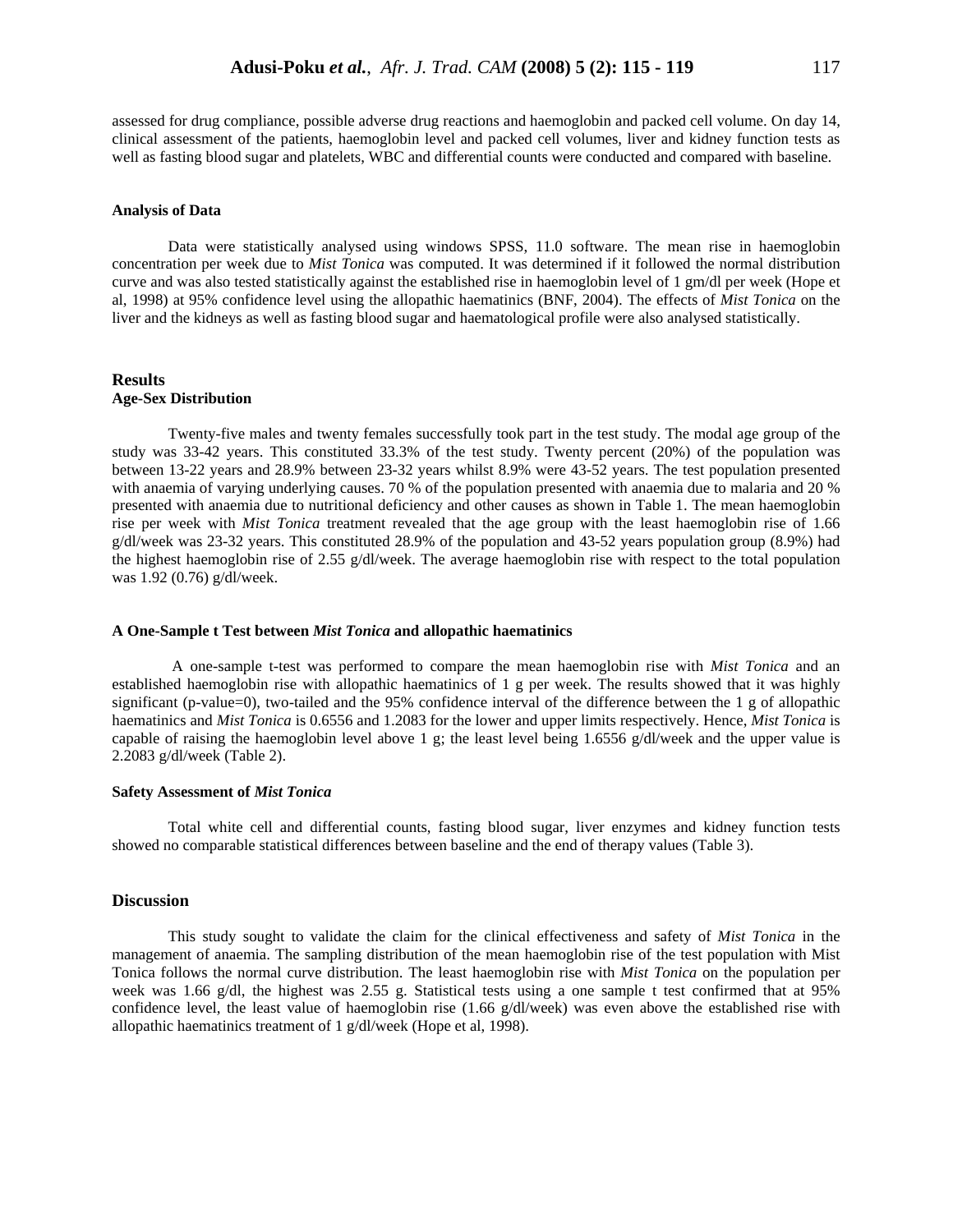**Table 1:** Causes of anaemia during the study.

| <b>Diseases</b>                     | Percentage (%) of anaemia-related diseases |
|-------------------------------------|--------------------------------------------|
| 1. Malaria with Anaemia             | 70                                         |
| 2. Sepsis With Anaemia              | 3                                          |
| a. Tuberculosis                     |                                            |
| b. Pneumonia                        |                                            |
| c. Urinary tract Infection          |                                            |
| 3. Sickle-cell Disease with Anaemia | 0.5                                        |
| 4. Helminthiasis                    |                                            |
| 5. Nutritional                      | 20                                         |
| Iron deficiency anaemia<br>a.       |                                            |
| b. Folate and Vit BCo dificiency    |                                            |
| 6. Burns with Anaemia               | 0.5                                        |
| 7. Post Surgery with Anaemia        | 5                                          |
| a. Ruptured ectopic gestation       |                                            |
| b. Typhoid perforation              |                                            |
| c. Prostatectomy                    |                                            |

**Table 2:** One-sample t-test

|                                           | Test Value = $1$ |    |                 |                   |                                                        |        |  |
|-------------------------------------------|------------------|----|-----------------|-------------------|--------------------------------------------------------|--------|--|
|                                           |                  |    |                 | Mean              | 95% Confidence<br>Interval of the<br><b>Difference</b> |        |  |
|                                           |                  | df | Sig. (2-tailed) | <b>Difference</b> |                                                        |        |  |
|                                           |                  |    |                 |                   | Lower                                                  | Upper  |  |
| Mean haemoglobin<br>rise/week/mist tonica | 6.847            | 35 | .000            | .9319             | .6556                                                  | 1.2083 |  |

Table 3: Details of Safety variables- Haematological and Biochemical Investigations in Patients (n=45) with Anaemia on *Mist Tonica* therapy.

| <b>Safety Variable</b>         | Normal range | <b>Baseline value Mean</b><br>$\pm$ SD | <b>Value At Follow-</b><br>$Up-2(2 weeks)$<br>$Mean \pm SD$ |
|--------------------------------|--------------|----------------------------------------|-------------------------------------------------------------|
| $WBC \times 10^9 \overline{L}$ | $4.0 - 11$   | $5 \pm 1.05$                           | $6.2 \pm 1.03$                                              |
| Neutrophils (%)                | $40 - 75$    | $60.80 \pm 5.65$                       | $59.80 \pm 4.72$                                            |
| Eosinophils $(\%)$             | $1-6$        | $1.47 \pm 1.22$                        | $1.23 \pm 0.50$                                             |
| Basophils (%)                  | $0 - 1$      | $\Omega$                               | $\theta$                                                    |
| Lymphocytes (%)                | 20-45        | $27.23 \pm 4.54$                       | $27.93 \pm 5.07$                                            |
| Monocytes $(\%)$               | $2 - 10$     | $2.57 \pm 0.94$                        | $0.70 \pm 1.70$                                             |
| $SGPT/ALT$ (iu/L)              | $5 - 35$     | $16.03 \pm 6.97$                       | $15.45 \pm 6.45$                                            |
| SGOT/AST(iu/L)                 | $5 - 35$     | $17.04 \pm 5.65$                       | $16.25 \pm 6.05$                                            |
| Creatinine $(umol/L)$          | M: 53-97     | $60 \pm 2.7$                           | $59 \pm 1.5$                                                |
|                                | $F: 44-80$   | $51 \pm 1.9$                           | $48 \pm 1.2$                                                |
| Urea(umol/L)                   | $1.7 - 9.1$  | $3.4 \pm 1.05$                         | $3.3 \pm 1.03$                                              |
| Platelets $\times 10^9$ /L     | $150 - 400$  | $197 \pm 20.5$                         | $202 \pm 15.7$                                              |
| Fasting Blood Sugar (mmol/L)   | $3.5 - 5.5$  | $4.07 \pm 0.1$                         | $4.05 \pm 0.2$                                              |